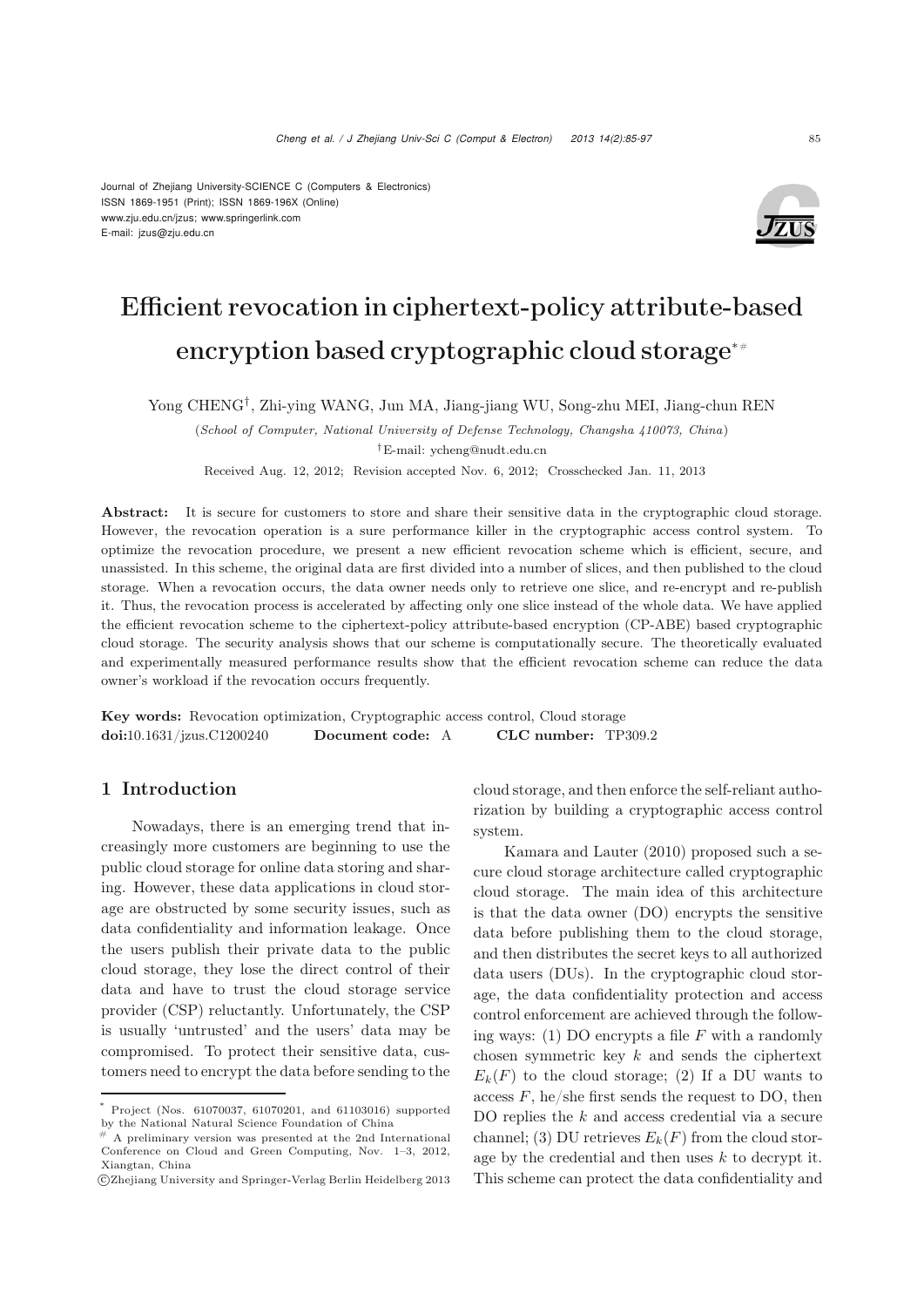strengthen the access control in a way in which neither unauthorized users nor the untrusted CSP could obtain the plaintext.

However, the cryptographic cloud storage still has some shortcomings in its performance. Firstly, it is inefficient for DO to distribute the symmetric keys one by one, especially when there are a large number of files shared online. Secondly, the access policy revocation is expensive, because DO has to retrieve the data, and re-encrypt and re-publish it. The first problem can be resolved by using a promising public key algorithm named ciphertext-policy attribute-based encryption (CP-ABE) (Bethencourt *et al.*, 2007). In a CP-ABE based access control system, each DU is assigned with a set of attributes  $S$ , and the symmetric key  $k$  is encrypted with a certain monotonic access structure  $T$ , and then the ciphertext  $E'_T(k)$  is published along with  $E_k(F)$ . A DU will be able to decrypt  $E_T'(k)$  and finally obtain F if and only if its attributes set  $S$  satisfies  $T$ . Thus, DO can distribute  $k$  by specifying the access policy instead of sending it one by one. The second shortcoming is regarded as the main challenge of our work.

The main challenge of our work is how to improve the performance of revoking authorized users' permissions. Suppose that a DU with the attributes set  $S$  is granted an access to the file  $F$ , which means that  $F$  is encrypted with  $k$  and  $k$  is encrypted with an access structure  $T$  (S satisfies T). If the DU's access to  $F$  is revoked, access to the key  $k$  may have already been gained. Thus, the secure and complete revocation procedure (named 'complete revocation') needs to be carried out as follows: firstly, DO retrieves the ciphertext and decrypts it to obtain  $F$ ; secondly, DO chooses another random key  $k'$  and produces a new ciphertext  $E_{k'}(F)$ ; then, DO computes the new access structure  $T'$  (S does not satisfy  $T'$  and produces the new ciphertext  $E'_{T'}(k')$ ; finally, DO publishes  $E_{k'}(F)$  and  $E'_{T'}(k')$  to the cloud storage and deletes  $E_k(F)$  and  $E'_T(k)$ . Obviously, the complete revocation will consume a lot of bandwidth and computing resources.

We consider a data storage and delivery system (such as the digital library) as the motivating application. In such a system, the owner publishes the digital resources once. Different subscribers are granted to access the digital resources to which they have already subscribed. Since the subscription relationship changes dynamically, the owner has to update the access policies opportunely. Therefore, the revocation operation will be a sure performance killer. Furthermore, revocation operations will increase customers' economic costs since many commercial cloud storage services (e.g., Amazon's Simple Storage Service (Amazon, 2012)) charge the data transfer under 'pay-per-use' terms.

The cost of the revocation process includes two main aspects. On the one hand, the symmetric key  $k$ needs to be updated to  $k'$ ; i.e., DO will replace  $E'_T(k)$ with  $E'_{T'}(k')$ . On the other hand, DO needs to reencrypt the file  $F$ . To date, there have already been a number of revocation algorithms that can re-encrypt the data by a proxy. However, these algorithms are inefficient, and are usually used for re-encrypting the keys. How to re-encrypt the file  $F$  (which may be of huge size) efficiently remains a problem which we try to resolve in this study.

At a high level, our efficient revocation model is a compromise between the complete and the 'lazy' revocation (Backes *et al.*, 2005) schemes. In a lazy revocation scheme, the data re-encryption caused by a revocation will not be executed until the data have been modified for the first time after the revocation (see Section 2 for more details). From a simple view, the complete revocation model carries out all related operations immediately; in contrast, the lazy one postpones as many operations as possible until the data are updated. Our scheme enforces the new policy immediately similar to what the complete revocation does, but it consumes only a little extra bandwidth and a few extra computing resources.

At a technical level, the main idea of our scheme is to perform the revocation operation on a small part of the affected data instead of the entire data. This objective is attained though the following steps. Firstly, the sensitive data  $F$  are encrypted with a symmetric key k and split into n slices via an  $(n, n)$ secret sharing scheme (Shamir, 1979), and these slices are published to cloud storage. Secondly,  $k$ is distributed to the authorized users via the CP-ABE based access control system. Finally, if  $F$  is affected by the revocation, we retrieve only one slice of  $F$ , and re-encrypt and re-publish it.

Our main contribution lies in that we can reduce the costs of revocation without harming the original security or requiring CSP's assistance. Compared with related works, our scheme has the following advantages: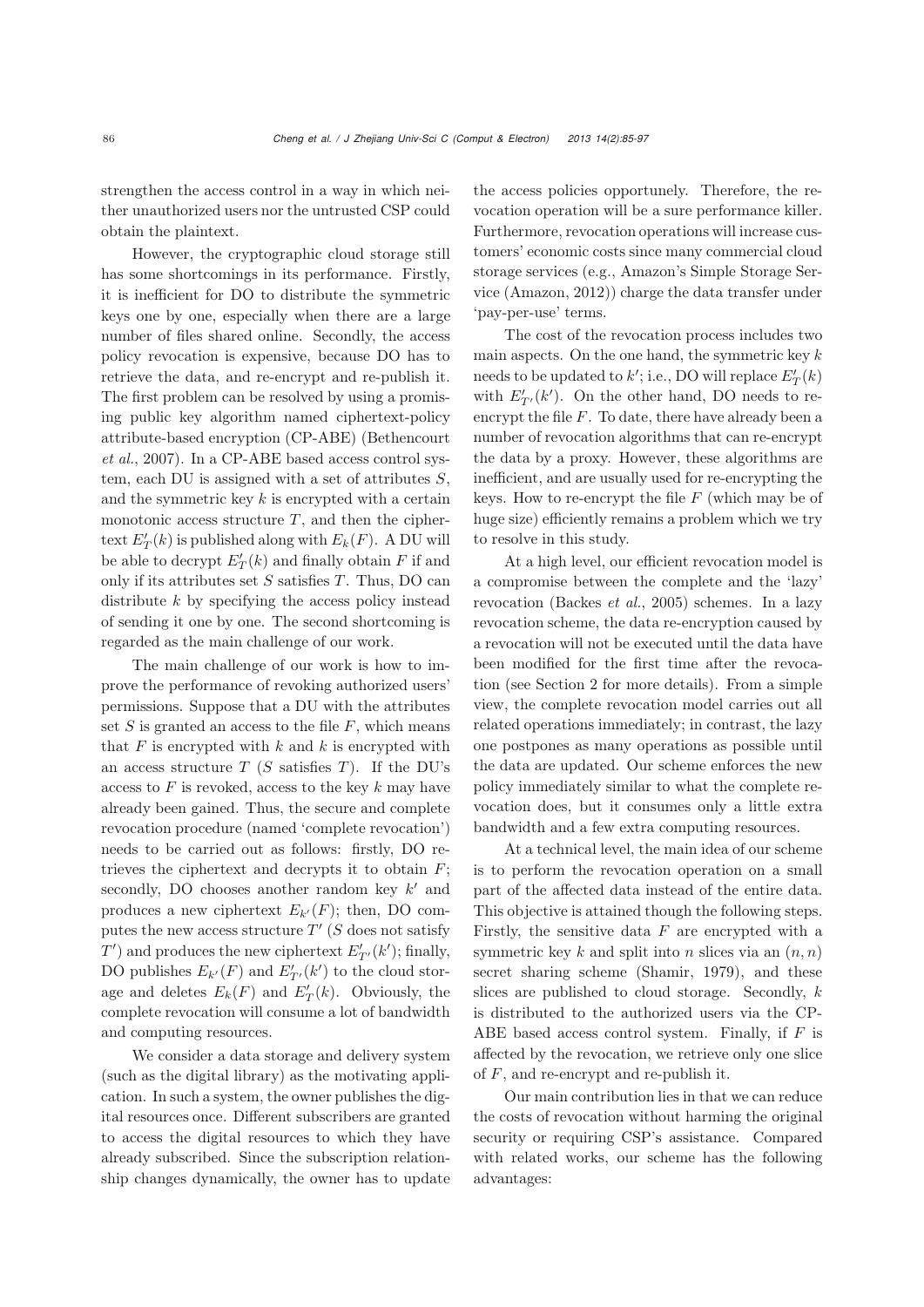1. It does not require the CSP be trusted.

2. It requires only a little extra storage.

3. It is computationally secure as the key-based encryption algorithm.

However, our scheme will increase the cost of data publication and retrieval. The data publication is performed by DO, so DO will benefit from this scheme if the revocation operation occurs frequently. Furthermore, DU will takes up more time in the data retrieval process. This is an acceptable sacrifice because DU is spreading in the Internet and he/she can bear some additional latency.

## 2 Related works

#### 2.1 Revocation schemes

In a fine-grained cryptographic access control system, the flexibility of the access policies is mainly restricted by the performance of the revocation solution. The simplest model for reducing the revocation's consumption is named the lazy revocation scheme (Backes *et al.*, 2005). The main idea of this scheme is to postpone the data retrieval, reencryption, and re-publication operations until the data are updated. For instance, suppose that a DU is revoked to access the file F. DO will record this change in local storage instead of executing immediately. The expired ciphertexts  $E_k(F)$  and  $E'_T(k)$ in cloud storage will be updated to  $E_{k'}(F')$  and  $E'_{T'}(k')$ , respectively, when F is modified to F'. Lazy revocation is suitable for some unstrict situations where the files are allowed to remain encrypted with old keys and revocation operations take place occasionally (Blanchet and Chaudhuri, 2008; Kumbhare *et al.*, 2011). However, lazy revocation just evades the revocation problem, which cannot support the secure policies enforcing.

In most actual cases, the new access policy needs to be enforced immediately after a revocation takes place. To support efficient but secure revocation, some researchers proposed key revocation (Yu *et al.*, 2010b; Jahid *et al.*, 2011; Xu and Martin, 2012), proxy re-encryption (Liang *et al.*, 2009; Libert and Vergnaud, 2011), and over-encryption (di Vimercati *et al.*, 2007) schemes. These schemes are running securely under the assumption that there is an 'honestbut-curious' (Samarati and di Vimercati, 2010) third party (such as the CSP or the proxy). An honestbut-curious entity means that it will operate DO's commands honestly, but it still has the curiosity to read the content. In other words, the entity will strictly perform data storing, transferring, deleting, and encrypting operations, but it may disclose the content (both ciphertext and plaintext) in its view.

Key revocation, also named attribute revocation, is accompanied by CP-ABE. This issue is first addressed by adding an expiration date to users' attributes (Bethencourt *et al.*, 2007). This solution disables a user's secret key at a designated time, but cannot revoke the key. Yu *et al*. (2010b) proposed the first formal key revocation solution, where the re-encryption is performed by a proxy. The key revocation algorithm resides in an asymmetric algorithm, so it is too inefficient to be operated on the large-size data. Therefore, the key revocation scheme is suitable only for re-encrypting short message and keys. Jahid *et al*. (2011) adopted this scheme in online social networks and Xu and Martin (2012) employed it for revoking users in cloud storage.

Proxy re-encryption means that the ciphertext can be re-encrypted from one key to another by a proxy without leaking the plaintext. This concept was first introduced by Blaze *et al*. (1998). In this scheme, a proxy is given a re-key, allowing it to translate the data  $F$  encrypted under different public keys bi-directionally. Libert and Vergnaud (2011) proposed the first unidirectional proxy re-encryption scheme satisfying chosen-ciphertext security in the standard model. The development of the proxy reencryption scheme promotes its applications in access control systems (Xu *et al.*, 2012). However, the proxy re-encryption scheme is inefficient for processing large data. Usually, it is used for re-encrypting the symmetric key in the cryptographic cloud storage (Yu *et al.*, 2010a).

In an over-encryption system, the data are encrypted by two layers: they are firstly encrypted by the base encryption layer for providing initial protection, and then encrypted by the surface encryption layer to reflect policy modifications (di Vimercati *et al.*, 2007). The first encryption layer is performed by DO, and the second encryption layer is performed by CSP over the already encrypted data to enforce the access policy changes. After a revocation is raised, DO will not retrieve the affected data or re-encrypt them. Instead, a key and a command are sent to CSP, and then CSP will encrypt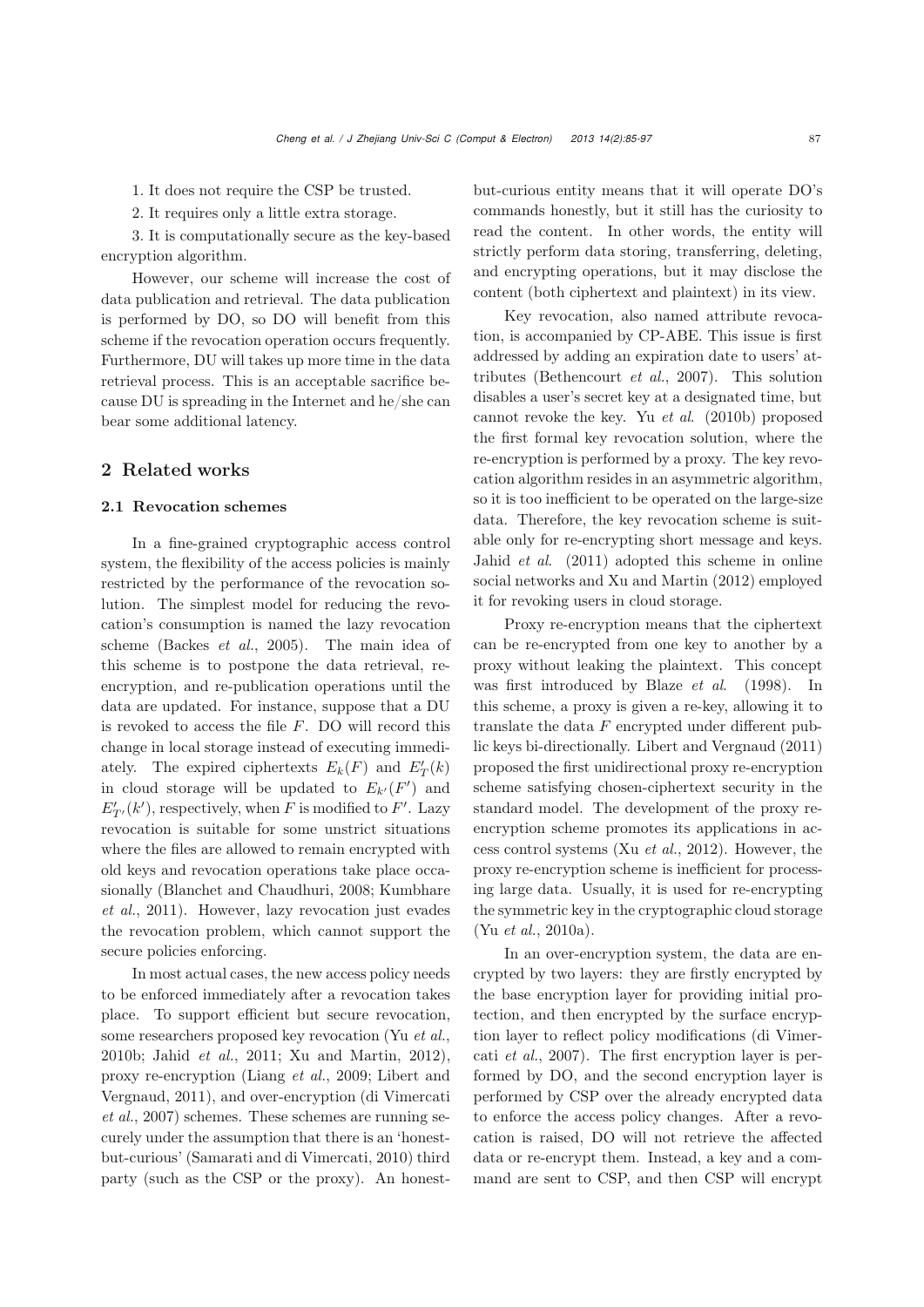the ciphertext with  $k'$  according to the command. Using over-encryption can reduce the revocation's overhead. However, it is not secure in the face of collusion attacks (Foresti, 2010). For example, if CSP reveals the key  $k'$  to the revoked users, they will still be able to access the data. What is more, the assumption that there is an honest CSP may not hold in the actual systems.

There are also some data revocation schemes which can revoke users' access policies forever. Lewko *et al*. (2010) discussed how to implement revocation systems with very small private keys. Its techniques can be used to realize attribute-based encryption systems for improving performance. Geambasu *et al*. (2009) and Tang *et al*. (2012) discussed how to achieve data revocation via assured deletion.

#### 2.2 CP-ABE algorithm

Attribute-based encryption (ABE) is derived from identity-based encryption (IBE) (Boneh *et al.*, 2005), where IBE can be viewed as a special case of ABE. Sahai and Waters (2005) introduced fuzzy identity-based encryption as a primitive work of ABE. Later, the ABE systems were divided into keypolicy attribute-based encryption (KP-ABE) and CP-ABE by Goyal *et al*. (2006). In KP-ABE systems, an encrypted ciphertext is associated with a set of attributes, and the user's private key represents the access structure. Contrary to KP-ABE, in CP-ABE systems, the user's private key is associated with attributes and an encrypted ciphertext will reflect the access policy. In KP-ABE and CP-ABE systems, a user will be able to decrypt the ciphertext if and only if the attributes set satisfies the access policy.

In the CP-ABE algorithm, the access policy is determined by DO, so it is suitable for access control applications. The CP-ABE scheme consists of four probabilistic polynomial-time algorithms as follows:

1. Setup $(\lambda)$ : This is a randomized algorithm that takes the security parameter  $\lambda$  as input. It outputs the public parameter PK and a secret master key MK.

2. Encrypt $(PK, M, A)$ : This algorithm takes the public parameter  $PK$ , a message  $M$ , and an access structure A over the universe of attributes as input. The encrypting procedure produces a ciphertext CT such that only a user's own set of attributes that satisfy  $A$  will be able to decrypt the message.

We will assume that the ciphertext implicitly contains access policy A.

3. KeyGen(MK, S): This algorithm takes as input the master key MK and a set of attributes S. It outputs a private key SK described by S.

4. Decrypt(PK, CT, SK): This algorithm takes as input the public parameters PK, a ciphertext CT, and a private key SK. If the attributes set contained in SK satisfies the access policy A in CT, this algorithm will decrypt CT and return a message M.

#### 2.3 Secret sharing schemes

Secret sharing schemes (SSSs) (Shamir, 1979), also named  $(k, n)$  threshold schemes, can split a file  $F$  into  $n$  distinct shares, and a user must retrieve at least  $k$  of  $n$  shares to reconstruct the file. An attacker with  $t (t < n)$  shares will get any information about F. Different from key-based encrypting schemes, SSS provides data secrecy without requiring keys updating in long-term storage. To date, many storage systems have used SSS for data secrecy protecting, such as CleverSafe (Resch and Plank, 2011).

In this study, we will focus on a special case of the  $(k, n)$  threshold scheme where  $k = n$ . We can obtain an  $(n, n)$  threshold scheme from  $(k, n)$ ones by simply letting  $k = n$ . Also, we can build the  $(n, n)$  threshold scheme directly. For instance, an element  $D$  can be shared via the following simple scheme (Storer *et al.*, 2007): we first generate random elements  $X_1, X_2, \cdots, X_{n-1}$ , where the size of  $X_i$  is equal to that of  $D$ ; then we set  $X_n = X_1 \oplus X_2 \oplus \cdots \oplus X_{n-1} \oplus D$  and publish n shares  $X_1, X_2, \cdots, X_n$ . Suppose that the size of D is  $b$  bytes. This simple scheme will consume  $nb$  bytes, which is equal to that of Shamir (1979). Some  $(k, n)$ schemes consume less extra storage; for example, Rabin (1989)'s scheme requires only  $nb/k$  bytes, but its security is far less than Shamir (1979)'s (which is information theoretic security).

Similar to the  $(n, n)$  threshold scheme, there is an interesting encrypting scheme named all-ornothing transform (AONT) proposed by Rivest (1997). The AONT scheme can be viewed as an  $(n + 1, n + 1)$  threshold scheme, which encodes an original file F into  $n+1$  shares. In the AONT scheme, one must decrypt the entire ciphertext before one can determine even one message block. Therefore, unless an attacker can obtain  $n + 1$  shares or guess the key correctly, he/she cannot get any information about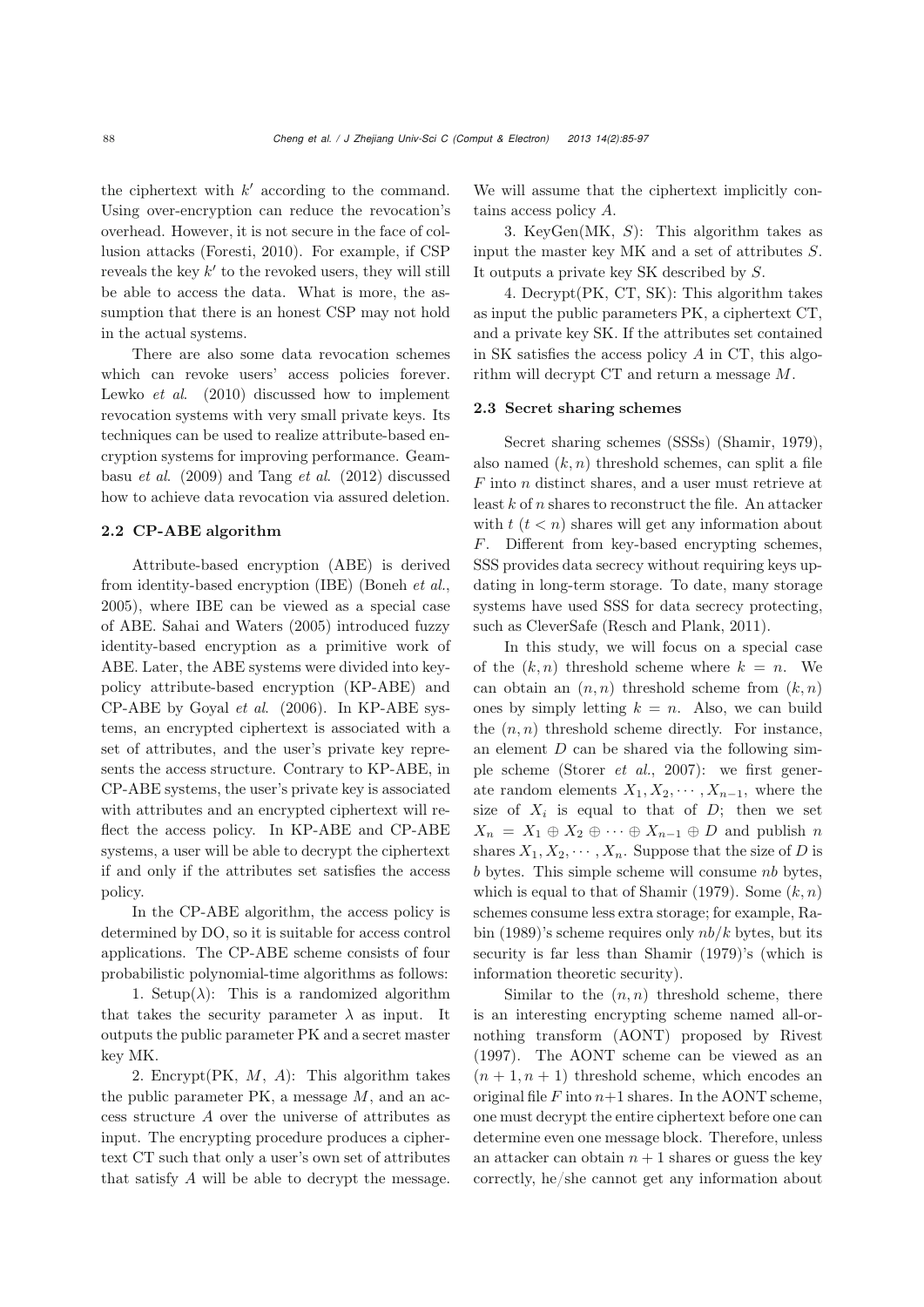F. Furthermore, AONT's performance of encoding operation is only  $O(n)$ , which is faster than other schemes. This is why AONT has been widely used in data secrecy applications.

## 3 Revocation optimization

## 3.1 CP-ABE based cryptographic access control

To describe the efficient revocation scheme more clearly, we will take the CP-ABE based cryptographic cloud storage as a concrete platform. Notice that our discussion is limited in this paper. In fact, the efficient revocation scheme can be applied to other cryptographic access control models.

Fig. 1 shows the outline of the CP-ABE based cryptographic access control model. There are three participants in this model: the data owner, the data user, and the cloud storage. In some realistic systems, the Setup and KeyGen procedures are implemented as an independent third party to reduce DO's workload. In this study, we assume that DO takes control of the whole system, which means DO will start up the system, generate the private keys, and manage all the data and keys.



Fig. 1 CP-ABE based access control model in cryptographic cloud storage

The general steps of CP-ABE based access control is presented as follows:

1. DO runs the Setup algorithm and generates the public parameter PK and a secret master key MK.

2. DO runs the KeyGen algorithm and creates each DU's private key SK. This operation embeds DU's attributes set  $S$  into SK. DO then sends SK to DU via a secure channel.

3. DO runs the Encrypt algorithm to encrypt a

random key k and produce the ciphertext  $E'_T(k)$ . The ciphertext implicitly contains access tree  $T$ . Then, DO can use the key  $k$  to encrypt the corresponding data  $F$  via a symmetric encryption algorithm SymEnc. Finally, both the ciphertexts  $E_k(F)$ and  $E_T'(k)$  are published to the cloud storage.

4. DU can perform the Decrypt algorithm if and only if its attributes set  $S$  satisfies the access structure  $T$ . If  $S$  satisfies  $T$ , DU decrypts the ciphertext  $E_T'(k)$  and obtains k. Then, DU can get the data  $F$ via a symmetric decryption algorithm SymDec.

In the above description, we emphasize the fundamental process of the CP-ABE scheme, including system startup, data publication, and data retrieval procedures. The procedure of revocation is the same as in the complete revocation scheme. Now, we begin to discuss how to optimize the performance for the revocation procedure.

#### 3.2 Revocation optimization model

As pointed out earlier, the efficient revocation scheme splits the original data  $F$  into a number of slices. To simplify the presentation, we use dynamic data to represent the special slice which is chosen for re-encryption, and the rest of these slices are referred to as static data. Fig. 2 outlines the model of the revocation optimization. The process of CP-ABE based access control has already been illustrated in Section 3.1, so it is removed in this figure for emphasizing the revocation optimization model.

The revocation optimization model consists of two stages: the data publication stage and the revocation operation stage. In the data publication stage, DO first splits the original data  $F$  into  $n$  slices via a special  $(n, n)$  threshold scheme. Second, DO selects a random slice as the dynamic data DF, and binds the remaining slices together as the static data SF. The dynamic data DF are then over encrypted by a key-based encryption algorithm such as the Advanced Encryption Standard (AES), and the key k is encrypted by the CP-ABE algorithm. Both the ciphertexts  $E_k(\text{DF})$  and  $E'_T(k)$  will be published to the cloud storage. Finally, the static data are published to the cloud storage directly without extra encryption.

The second stage explains how to improve the performance of the revocation procedure. When a revocation takes place, it will be handled in the following steps: firstly, DO retrieves  $E_k(\text{DF})$  and  $E'_T(k)$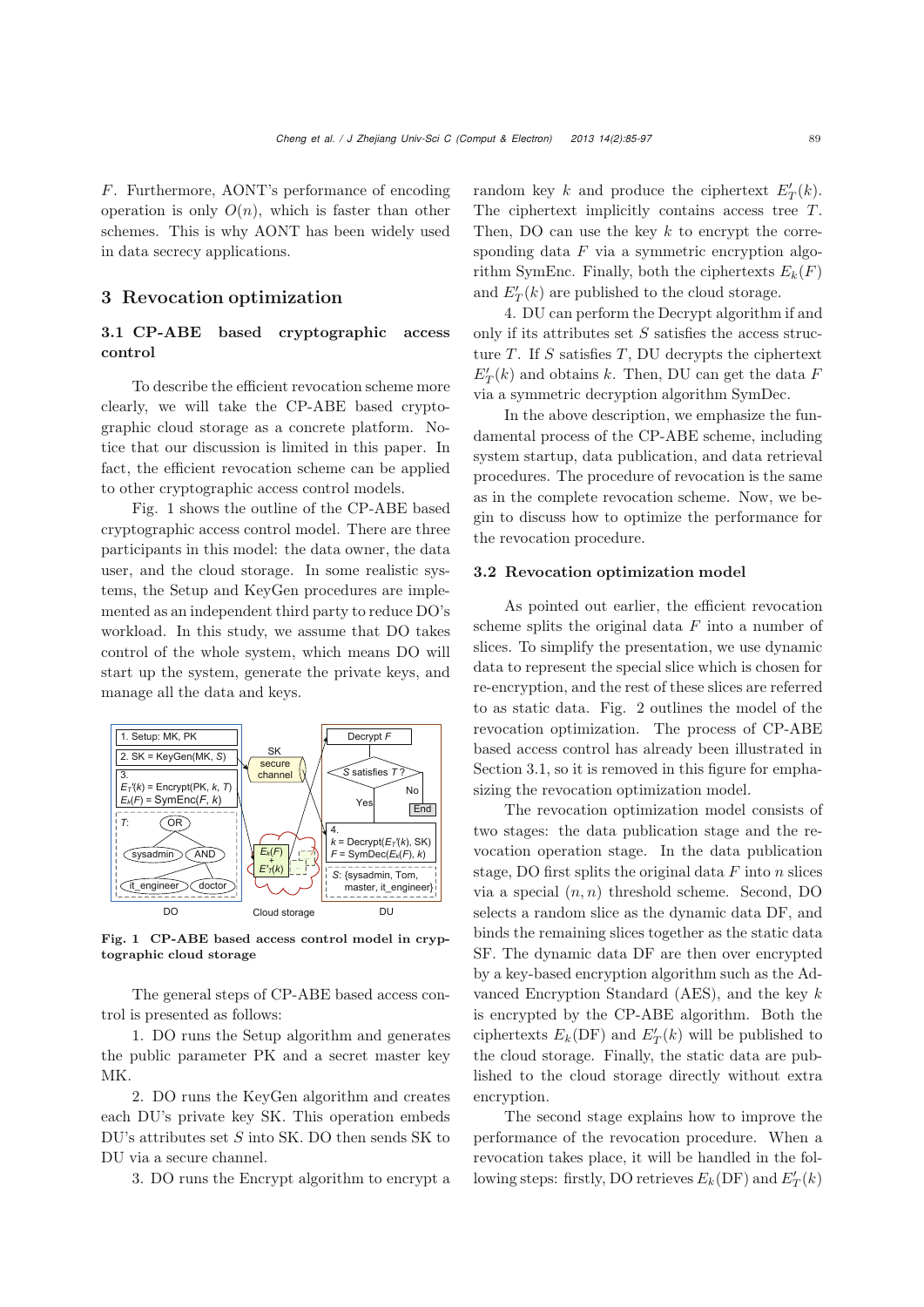

Fig. 2 Revocation optimization model

from the cloud storage and decrypts them to obtain DF; secondly, DO chooses another random key  $k'$ and encrypts DF with  $k'$ , and then encrypts  $k'$  by the CP-ABE algorithm; finally, the new ciphertexts  $E'_{k}(\text{DF})$  and  $E'_{T'}(k')$  are published to the cloud storage for replacing the expired ones. During the whole process, the static data are not affected by the revocation operation.

The revocation optimization model performs the revocation operation only on the dynamic data instead of the entire data, so its overhead will be about  $1/n$  of the complete scheme's. However, the  $(n, n)$  threshold scheme usually consumes more time and CPU resources than the symmetric encryption algorithm, and thus this model will increase the overhead of data publication. Intuitively, this model is very beneficial when the revocation occurs frequently.

In the above model, all the revocation operations are performed on the same slice after it is selected as the dynamic data. This restriction may lead to a security issue: if an authorized DU stores a copy of the dynamic data in its local storage, then the DO will be unable to revoke this DU's permission. To address this problem, DO needs to select a slice randomly as the dynamic data for every revocation (The case for which the entire data are copied by the DU to its local storage is not considered in this paper, because there is no valid scheme that can revoke DU's permission to access its local files).

#### 3.3 Efficient revocation scheme

According to the revocation optimization model, the efficient revocation scheme is designed and implemented in the CP-ABE based cryptographic cloud storage. This scheme is described by a series of algorithms, including data splitting, data publishing, data retrieving, permission granting, and permission revoking.

The data splitting algorithm employed in this scheme is an enriched Robin (1989)'s information dispersal algorithm (IDA). We will use a special case of the original IDA where  $m = n$ . The core of this IDA is a matrix-vector product (Fig. 3). The original data  $F$  are broken into  $n$  blocks with the same length. A generator matrix  $G$  is created with n rows and *n* columns. The matrix  $G$  is multiplied by the *n*-element vector  $\boldsymbol{F}$  to yield an *n*-element vector  $\boldsymbol{S}$ . Each element of  $S$  is a result slice. The data  $F$  can be reconstructed by multiplying *S* with the inverted matrix *G*−1. More details about the dispersal algorithm can be found in Rabin (1989) and Resch and Plank (2011).



Fig. 3 Core of an  $(n, n)$  information dispersal algorithm

In the data splitting algorithm, the original data F are first processed by a variant of the AONT scheme, and then the result data are split into  $n$ slices by the  $(n, n)$  IDA. Suppose that the original data consist of  $t$  words, each of which has  $w$  bits in length. Furthermore, there is a publicly known keybased encryption algorithm  $E$  in this scheme. The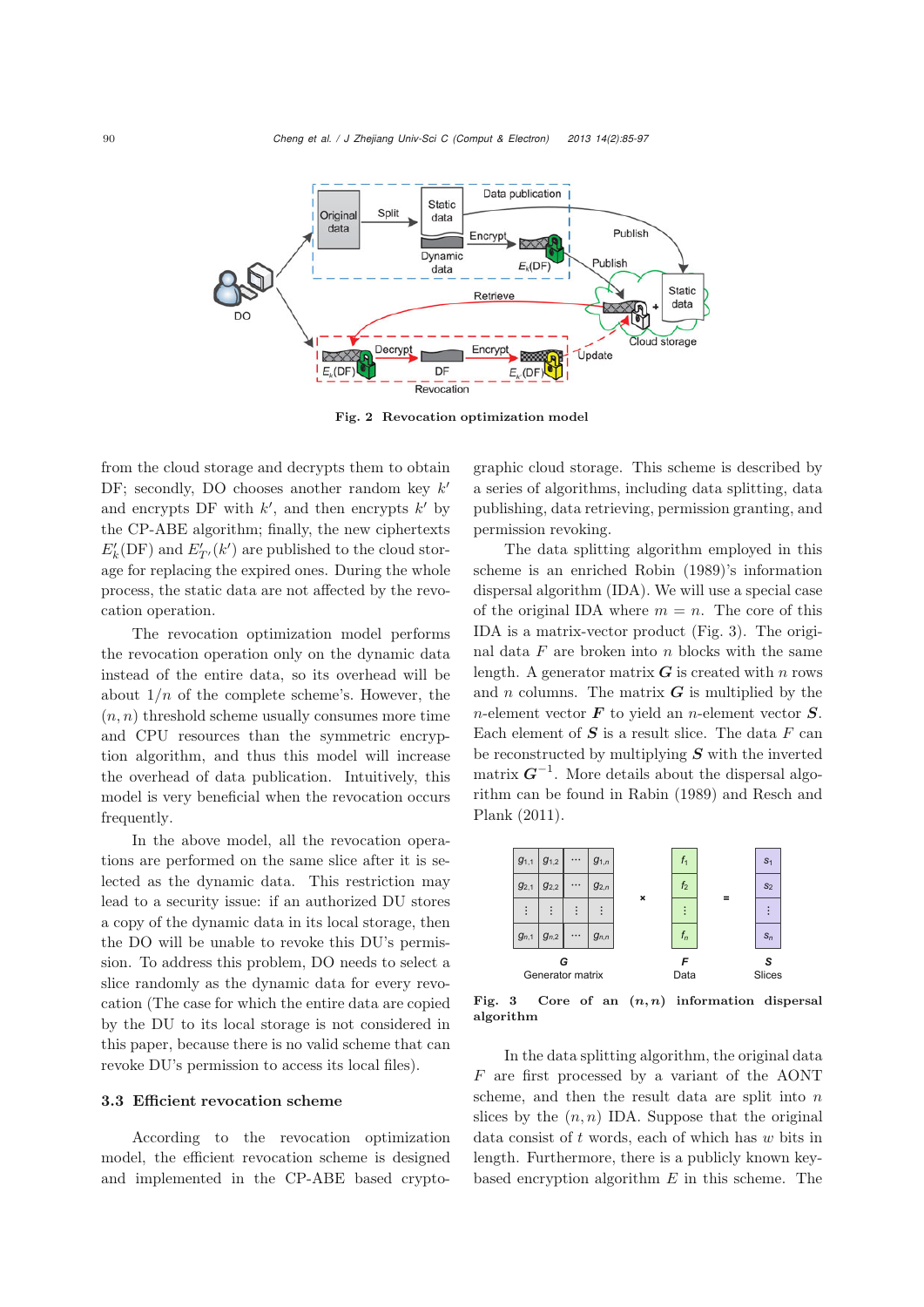data splitting algorithm is presented as Algorithm 1.

#### Algorithm 1 Data splitting algorithm

- **Input:** the original data  $m_1, m_2, \cdots, m_t$ , the number of slices *n*
- Output: the key  $K_1$ , the shares  $s_1, s_2, \dots, s_n$
- 1: let  $m_{t+1}$  be the hash of the original data:  $m_{t+1} =$  $\text{hash}(m_1, m_2, \cdots, m_t);$
- 2: choose a random key *K* temporarily for the keybased encryption algorithm *E*;
- 3: compute the shares  $c_1, c_2, \cdots, c_t, c_{t+1}$  by letting  $c_i =$  $m_i \oplus E_K(i)$ , where  $1 \leq i \leq t+1$ ;
- 4: compute the key  $K_1 = K \oplus h_1 \oplus h_2 \oplus \cdots \oplus h_{t+1}$ , where  $h_i = \text{hash}(c_i);$
- 5: package  $c_1, c_2, \cdots, c_t, c_{t+1}$  together as input to an (*n, n*) IDA;
- 6: run the  $(n, n)$  IDA and generate *n* shares  $s_1, s_2, \cdots, s_n;$

This algorithm is served as a variant of the  $(n, n)$ threshold scheme. The original data with  $t$  words are encoded into  $t+1$  words, where the word  $c_{t+1}$  is used for checking the integrity of the reconstructed data. Different from AONT, the reconstruction procedure requires not only all the words but also the key  $K_1$ . The key  $K_1$  will be encrypted by a CP-ABE algorithm in the further process.

It is easy to reconstruct the data from  $s_1, s_2, \dots, s_n$  and  $K_1$ . This reconstruction algorithm is presented as Algorithm 2.

#### Algorithm 2 Data reconstructing algorithm

**Input:** the key  $K_1$ , the shares  $s_1, s_2, \dots, s_n$ 

**Output:** the original data  $m_1, m_2, \cdots, m_t$ 

- 1: take  $s_1, s_2, \dots, s_n$  as input and run the  $(n, n)$  IDA to reconstruct the packaged data;
- 2: un-package the IDA's result to obtain  $t + 1$  words:  $c_1, c_2, \cdots, c_t, c_{t+1};$
- 3: compute the key  $K = K_1 \oplus h_1 \oplus h_2 \oplus \cdots \oplus h_{t+1}$ , where  $h_i = \text{hash}(c_i)$ ;
- 4: compute the blocks  $m_1, m_2, \cdots, m_t, m_{t+1}$  by letting  $m_i = c_i \oplus E_K(i)$ , where  $1 \leq i \leq t+1$ ;
- 5: let  $m'_{t+1}$  be the hash of the other reconstructed data:  $m'_{t+1} = \text{hash}(m_1, m_2, \cdots, m_t);$
- 6: if  $m'_{t+1}$  is not equal to  $m_{t+1}$  then
- 7: data reconstruction failure;
- 8: end if

After data splitting, the shares will be published to the cloud storage. As discussed in the revocation optimization model, the data publishing procedure is described in Algorithm 3.

Algorithm 3 Data publishing algorithm

- **Input:** the original data  $m_1, m_2, \cdots, m_t$ , the number of slices *n*
- Output: the publication data's uniform resource locators URLs
- 1: run Algorithm 1 to split the original data into  $s_1, s_2, \cdots, s_n$ , and obtain  $K_1$ ;
- 2: choose a random slice  $s_i$ , where  $1 \leq i \leq n$ ;
- 3: select a random key  $K_2$  for the key-based encryption algorithm *E*;
- 4: compute  $E_{K_2}(s_i)$ ;
- 5: compute  $E'_T(K_1 + K_2)$ , where  $E'$  is a CP-ABE algorithm and *T* is the access structure;
- 6: publish  $E'_T(K_1 + K_2)$ ,  $E_{K_2}(s_i)$ , and  $s_1, s_2, \dots, s_n$  to the cloud storage;
- 7: return the URLs of  $E'_T(K_1 + K_2)$ ,  $E_{K_2}(s_i)$ , and  $s_1, s_2, \cdots, s_n;$

Since the published data about  $F$  have already been encrypted, the uniform resource locators (URLs) are no longer sensitive; thus, they can be delivered though unsafe channels. Every DU may be able to get the published data, but only the authorized DU can decrypt the ciphertexts. The procedure of retrieving the original data is presented as Algorithm 4.

| <b>Algorithm 4</b> Data retrieving algorithm                              |
|---------------------------------------------------------------------------|
| Input: DU's private key SK, URLs                                          |
| <b>Output:</b> the original data $m_1, m_2, \cdots, m_t$                  |
| 1: obtain $E'_T(K_1 + K_2), E_{K_2}(s_i)$ , and $s_1, s_2, \dots, s_n$ by |
| the URLs:                                                                 |
| 2: if S does not satisfy T then                                           |
| 3: failure and abort;                                                     |
| 4: end if                                                                 |
| 5: decrypt $E'_T(K_1+K_2)$ to obtain $K_1$ and $K_2$ ;                    |
| 6: decrypt $E_{K_2}(s_i)$ to obtain $s_i$ ;                               |
| 7: take $K_1, s_1, s_2, \cdots, s_n$ as input, and call Algorithm         |
| 2 to reconstruct the original data;                                       |
|                                                                           |

After the CP-ABE based cryptographic cloud storage is started up, DO may need to modify the access policy, such as granting a DU u*<sup>i</sup>* to access the object  $o_i$ , or revoking  $u_i$ 's permission to access  $o_i$ . The permission granting operation can be completed simply by updating the ciphertext  $E'_T(K+K_1)$ . Thus, DO needs only to re-encrypt  $K$  and  $K_1$  with the new access structure  $T'$  and re-publish the new ciphertext.

The permission revoking procedure is more complicated, and it is presented as Algorithm 5. the revocation algorithm, DO will choose a random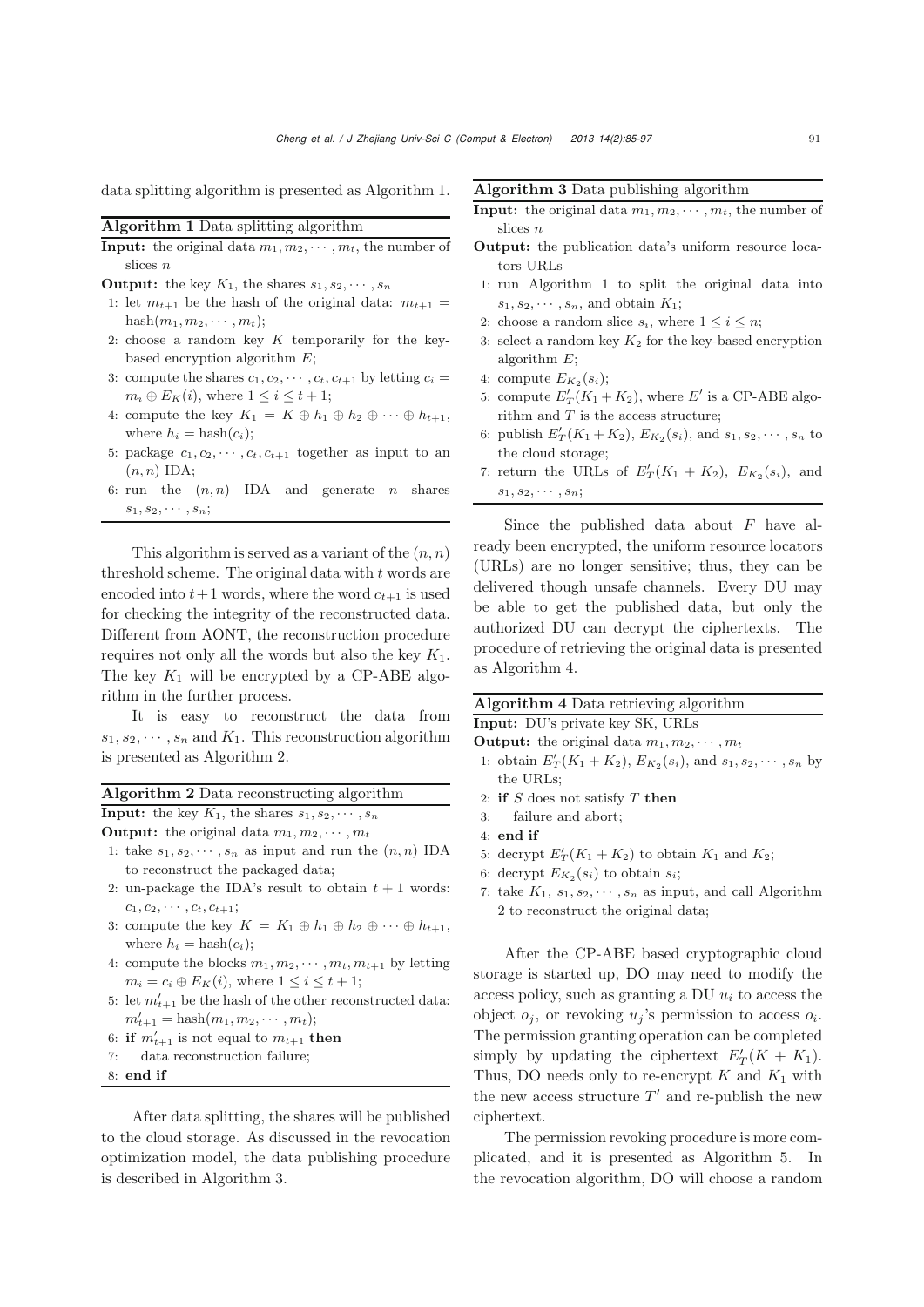slice as the dynamic data for each revocation operation. Therefore, caching the dynamic data in its local storage cannot enable a DU to attack the system.

# Algorithm 5 Revocation algorithm

- **Input:**  $F$ 's new access policy  $T'$ , URLs
- 1: retrieve  $E'_T(K_1 + K_2)$ ,  $E_{K_2}(s_i)$  by the URLs;
- 2: decrypt  $E'_T(K_1 + K_2)$  to obtain  $K_1$  and  $K_2$ ;
- 3: decrypt  $E_{K_2}(s_i)$  to obtain  $s_i$ ;
- 4: select a random key *K* temporarily for the key-based encryption algorithm *E*;
- 5: let  $K_2 = K$  and compute  $E'_{T_1}(K_1 + K_2)$ ;
- 6: select a random index from  $[1, 2, \cdots, n]$ ;
- 7: if  $i \neq j$  then
- 8: retrieve the share  $s_j$  by the URLs;
- 9: compute  $E_{K_2}(s_j)$ ;
- 10: replace  $E'_T(K_1 + K_2)$ ,  $E_{K_2}(s_i)$ ,  $s_j$  in cloud with  $E'_{T}$   $(K_1 + K_2)$ ,  $s_i$ ,  $E_{K_2}(s_j)$  respectively;
- 11: else
- 12: compute  $E_{K_2}(s_i)$ ;
- 13: replace  $E'_T(K_1 + K_2)$ ,  $E_{K_2}(s_i)$  in cloud with  $E'_{T'}(K_1 + K_2)$ ,  $E_{K_2}(s_i)$  respectively;
- 14: end if

#### 3.4 Security analysis

In Section 3.3, we have described the efficient revocation scheme by a series of algorithms, and now we begin to analyze its security. The ciphertext  $E_T'(K_1 + K_2)$  is produced by the CP-ABE algorithm, and it is provable security under the decisional bilinear Diffie-Hellman assumptions (Waters, 2011). The ciphertexts  $s_1, s_2, \dots, s_n$  are produced by the AONT scheme and the attacker cannot get any useful information from them without  $s_i$ ; therefore, they are computationally secure. The ciphertext  $E_{K_2}(s_i)$  stored in the cloud storage has already been encrypted twice: AONT encryption (AONE) and IDA encryption (IDAE).

In the AONE stage, the data are encrypted by a variant of the AONT scheme, and the key  $K_1$  is encrypted by a CP-ABE algorithm later. No one is able to decode the result of AONE without  $K_1$ . However, if an attacker owns  $K_1$  and the shares  $s_1, s_2, \dots, s_n$ , then the attacker can easily obtain the original data via Algorithm 2. The difficulty of figuring out  $K_1$ 's value is determined by the AONT and CP-ABE algorithms. Fortunately, the two encoding functions both guarantee that enumeration is the only way to discover the value of  $K_1$ . An attacker must test up

to  $2w'$  (w' is the bit length of  $K_1$ ) potential values of  $K_1$  to discover its real value, and thus the AONE is computationally secure.

In the IDAE stage, the result data of AONE are broken into  $n$  slices, and then one of these slices is encrypted by a key-based encryption algorithm (such as AES). The key  $K_2$  is also encrypted by the CP-ABE algorithm later. If an attacker wants to decode the ciphertext, all the shares  $s_1, s_2, \dots, s_n$  will have to be obtained. Thus, the attacker needs to estimate the key  $K_2$  or the dynamic data  $s_i$  ( $1 \leq i \leq n$ ) directly. Due to the security of the IDA and key-based encryption algorithm, the attacker has to enumerate all potential values of  $K_2$  or  $s_i$ . The complexities of these attacks are  $2w_1$  and  $2w_2$ , where  $w_1$  and  $w_2$  are the bit lengths of  $K_2$  and  $s_i$ , respectively. Therefore, the IDAE is also computationally secure.

From the above analysis, we know that all the ciphertexts in the cloud storage are at least computationally secure. Now, we discuss two types of attackers in the CP-ABE based cryptographic cloud storage. One is the untrusted CSP who may leak customers' content actively or passively. The other is the non-authorized or revoked DU who wants to access the unauthorized data.

Conservatively, CSP is assumed to own the ability of storing all data indefinitely. In other words, CSP has the ability to keep the data for an infinite time after it is published to the cloud storage. In the data publishing procedure,  $F$  has been encrypted by AONE and IDAE (actually we perform only both AONE and IDAE on dynamic data, but it can be regarded as complete data encryption). Thus, the servers have the locked view of  $F$ , which means CSP cannot obtain any useful information about  $F$ . If a revocation occurs and DO re-encrypted s*<sup>j</sup>* instead of  $s_i$  where  $i \neq j$ , CSP will have an aone locked view of  $F$ . CSP has already obtained  $s_j$  before the revocation, and now  $s_i$  is obtained as well. The result is that CSP can perform the  $(n, n)$  IDA to reconstruct the data (that is, the output of AONE) without knowing  $K_2$ . Fig. 4 shows the possible views of CSP and the transform from locked view to aone\_locked one.

We assume that DU will keep the keys (e.g.,  $K_1$ ) and  $K_2$ ) in its local memory after it obtains them. Fig. 5 illustrates DU's possible views of F. If a DU,  $u$ , is granted to access  $F$ ,  $u$  will be able to obtain  $K_1$  and  $K_2$ . Thus, u's view of F will transform from locked to open. Once DO revokes u's permission to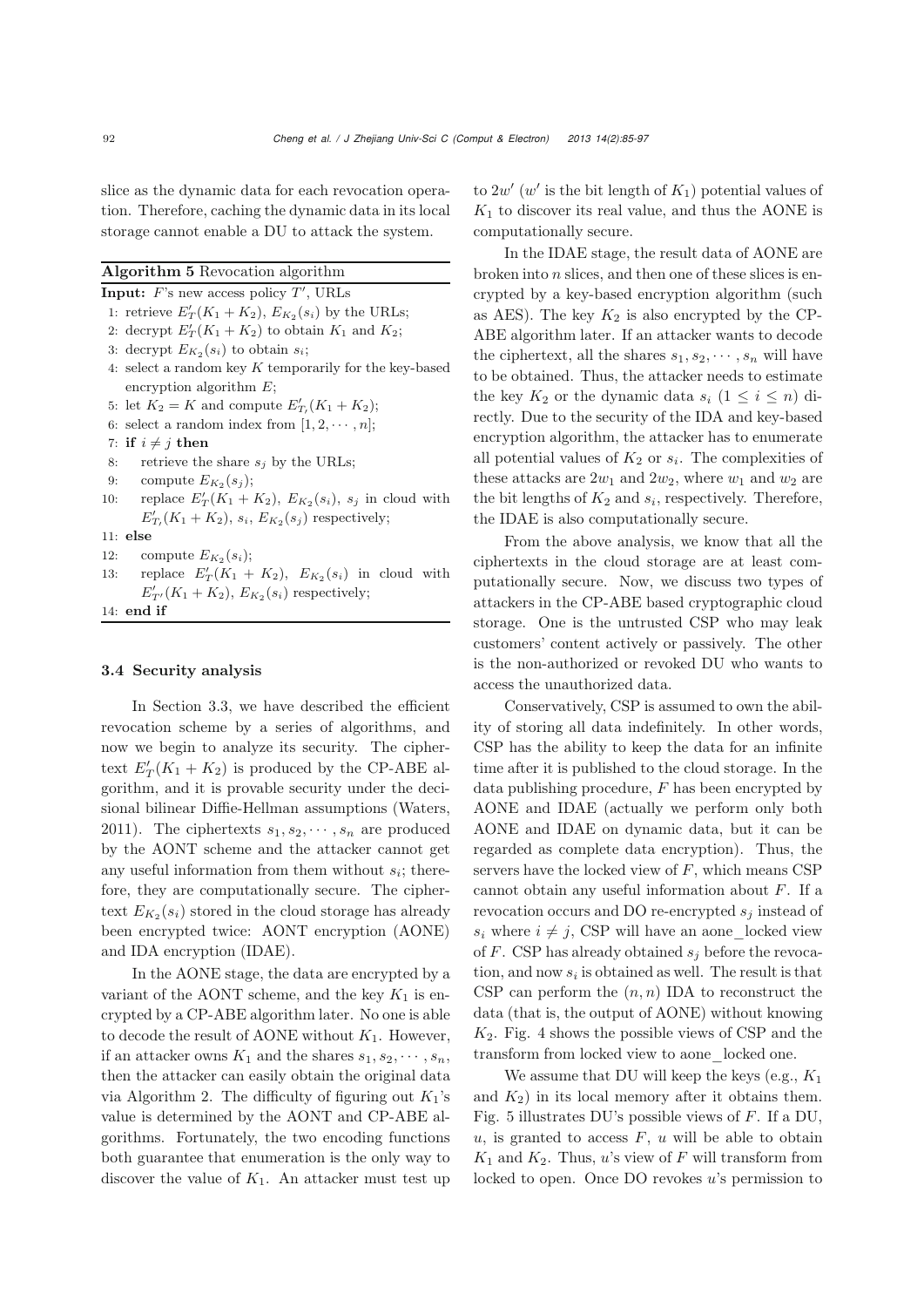access  $F$  by updating the dynamic data,  $u$  still keeps the key  $K_1$ . Thus, u will move from open view to idae locked view. Consequently,  $u$  is still able to reach the open view if it is granted access to  $F$  in the future.



Fig. 4 CSP's possible views of data *F*



Fig. 5 DU's possible views of data *F*

From the above analysis, we know that neither CSP nor unauthorized or revoked DU can read the data  $F$ . The efficient revocation scheme is computationally secure.

However, if we relax the restriction of CSP and DU, there are still two types of threats that may disclose F. One is the collusion attack that CSP and revoked DU combine their knowledge to access F. Another is the caching attack, which means the revoked DU stores a set of shares in its local storage for guessing the possible dynamic data.

The collusion attack is practicable. This is because, if the attacker combines CSP's aone\_locked view and the revoked DU's idae\_locked view, there is the possibility of reaching the open view, and thus to F. Generally speaking, no revocation scheme can resist such a collusion attack, unless DO re-encrypts the whole data and deletes the old version in the cloud storage completely. Thus, the efficient revocation scheme has already reached the approximate maximum security in front of this collusion attack.

The caching attack is performed by the revoked DU. If the revoked DU keeps  $m (0 \leq m < n)$  shares in its local storage, it will have the  $m/n$  probability to break up the IDAE. This attack cannot be resisted unless DO re-encrypts the whole data  $F$  with a new  $K_1$ . However, the attacker's advantage can be reduced by increasing  $n$  and encrypting a set of shares instead of only one share. For example, supposing that the size of  $F$  is 100 MB and the size of the dynamic data is 10 MB, the attacker will cache 10 MB data for guessing the correctly dynamic data. If  $n = 10$  and DO encodes one share, the attacker's success probability is  $1/C_{10}^1 = 1/10$ . If  $n = 20$  and DO encrypts two shares, the attacker has to cache two shares for guessing the right dynamic data, so the success probability is  $1/C_{20}^2 = 1/190$ . Furthermore, the caching attack could be ignored in practical systems. This is because once the revoked DU has the ability to store some shares, it will also be able to keep the original data  $F$  (or part of them) in local storage directly.

#### 4 Performance evaluation

#### 4.1 Theoretical analysis

We evaluate the theoretical performance of the efficient revocation scheme via mathematical methods. The symbols used in our analysis are listed in Table 1. For some of these variables, we give the assumed values.

Table 1 Symbols used in performance evaluation

| Symbol           | Assumed | Description                                                   |
|------------------|---------|---------------------------------------------------------------|
|                  | value   |                                                               |
| $\boldsymbol{n}$ |         | Number of shares                                              |
| w                | 8       | Length of the word (bytes)                                    |
| $w_{k}$          | 32      | Length of the key (bytes)                                     |
| N                |         | Size of the original data (words)                             |
| $\boldsymbol{B}$ | 10      | $DO's$ bandwidth $(MB/s)$                                     |
| $E_{\rm{aes}}$   | 100     | Key-based encryption algorithm's<br>encoding rate $(MB/s)$    |
| $D_{\text{aes}}$ | 100     | Key-based encryption algorithm's<br>decoding rate $(MB/s)$    |
| $E_{\rm cpabe}$  | 1.5     | CP-ABE algorithm's encoding<br>rate $(MB/s)$                  |
| $D_{\rm cpabe}$  | 3       | CP-ABE algorithm's decoding<br>rate $(MB/s)$                  |
| $E_{\rm ida}$    |         | IDA's splitting rate $(MB/s)$<br>(which depends on $n$ )      |
| $D_{\rm ida}$    |         | IDA's reconstructing rate $(MB/s)$<br>(which depends on $n$ ) |
| $E_{\rm hash}$   | 80      | Hash function's encoding rate<br>(MB/s)                       |
| $E_{\rm vor}$    | 600     | Bandwidth of performing $\oplus$<br>operations $(MB/s)$       |

Let  $T_{\text{split}}$  represent the time that Algorithm 1 takes to split the original data  $F$  into  $n$  shares. It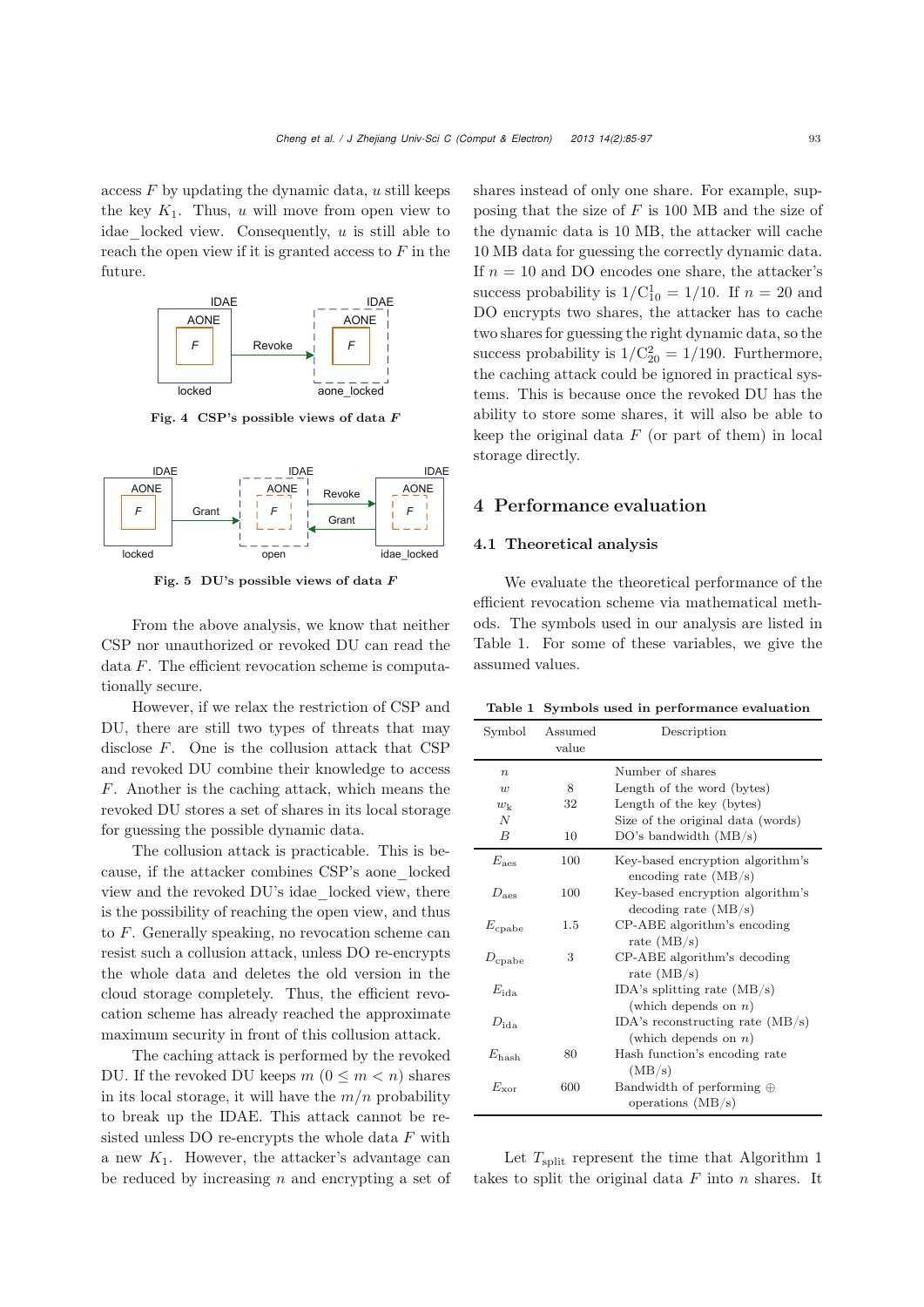can be calculated as follows:

$$
T_{\text{split}} = \frac{Nw}{E_{\text{hash}}} + \frac{(N+1)w}{E_{\text{acs}}} + \frac{2(N+1)w}{E_{\text{xor}}} + \frac{(N+1)w}{E_{\text{hash}}} + \frac{(N+1)w}{E_{\text{ida}}}.
$$
 (1)

The time to reconstruct the shares is

$$
T_{\text{reconstruct}} = \frac{(N+1)w}{D_{\text{ida}}} + \frac{(N+1)w}{E_{\text{hash}}} + \frac{Nw}{E_{\text{hash}}} + \frac{(N+1)w}{E_{\text{as}} + \frac{2(N+1)w}{E_{\text{xor}}}. \tag{2}
$$

Using  $T_{\text{split}}$  and  $T_{\text{reconstruct}}$ , we can calculate the time of publishing and retrieving data as in the following way:

$$
T_{\text{published}} = T_{\text{split}} + \frac{(N+1)w}{nE_{\text{aes}}} + \frac{2w_{\text{k}}}{E_{\text{cpabe}}} + \frac{(N+1)w + 2w_{\text{k}}}{B},
$$
\n(3)

$$
T_{\text{retrieve}} = \frac{(N+1)w + 2w_{k}}{B} + \frac{2w_{k}}{D_{\text{cpabe}}} + \frac{(N+1)w}{nD_{\text{aes}}} + T_{\text{reconstruct}}.
$$
\n(4)

The time for the revocation operation is calculated as follows:

$$
T_{\text{revole}} = \frac{(N+1)w/n + 2w_{k}}{B} + \frac{2w_{k}}{D_{\text{cpabe}}} + \frac{(N+1)w}{nD_{\text{aes}}} + \frac{2w_{k}}{E_{\text{apabe}}} + \frac{1}{n} \left[ \frac{(N+1)w}{nE_{\text{aes}}} + \frac{(N+1)w/n + 2w_{k}}{B} \right] + \frac{n-1}{n} \left[ \frac{(N+1)w}{nB} + \frac{(N+1)w}{nE_{\text{aes}}} + \frac{2(N+1)w/n + 2w_{k}}{B} \right].
$$
\n(5)

Notice that Eqs.  $(1)$ – $(5)$  are the corresponding time consumption to Algorithms 1–5. The size of  $E_T'(K_1+K_2)$  is usually larger than that of  $K_1+K_2$ , but we simply let the size of  $E'_T(K_1 + K_2)$  be  $2w_k$  in Eqs.  $(3)-(5)$ .

In this evaluation, we compare the efficient revocation scheme with the lazy and complete revocation models. The publishing and retrieving times for both the lazy and complete revocation schemes can be calculated as follows:

$$
T_{\rm PUB2} = \frac{Nw}{E_{\rm aes}} + \frac{w_{\rm k}}{E_{\rm cpabe}} + \frac{Nw + w_{\rm k}}{B},\qquad(6)
$$

$$
T_{\rm RET2} = \frac{Nw + w_{\rm k}}{B} + \frac{w_{\rm k}}{D_{\rm cpabe}} + \frac{Nw}{D_{\rm aes}}.\tag{7}
$$

In the lazy revocation scheme, DO does not need to revoke the permission immediately, so the time of revocation is 0. In the complete revocation scheme, the time of revocation is

$$
T_{\text{REV2}} = T_{\text{PUB2}} + T_{\text{RET2}}.\tag{8}
$$

We assume that the size of the original data  $F$ is 100 MB, the number of shares is 10, and IDA's splitting and reconstructing rate is 40 MB/s for each (i.e.,  $N=13$  107 200,  $n=10$ ,  $E_{ida}=D_{ida}=40$ ). The performance comparison among the efficient, lazy, and complete revocation schemes is shown in Fig. 6.



Fig. 6 Performance comparison among the efficient, lazy and complete revocation schemes

This comparison shows that the efficient revocation scheme has achieved a significant improvement over the complete one (It is of no sense to compare the efficient revocation scheme with the lazy one, because the lazy revocation scheme just bypasses the revocation operation). However, the efficient revocation scheme consumes more time for publishing and retrieving data than both the lazy and complete schemes.

The purpose of adopting the efficient revocation scheme is to reduce DO's workload. Supposing DO needs to enforce  $x$  revocation operations on data  $F$ after publishing it to cloud, the amount of time that DO costs is

$$
T_{\text{manage}} = T_{\text{published}} + xT_{\text{reooke}}.\tag{9}
$$

Fig. 7 presents how DO's  $T_{\rm manage}$  increases with  $x$  under the efficient, lazy, and complete schemes.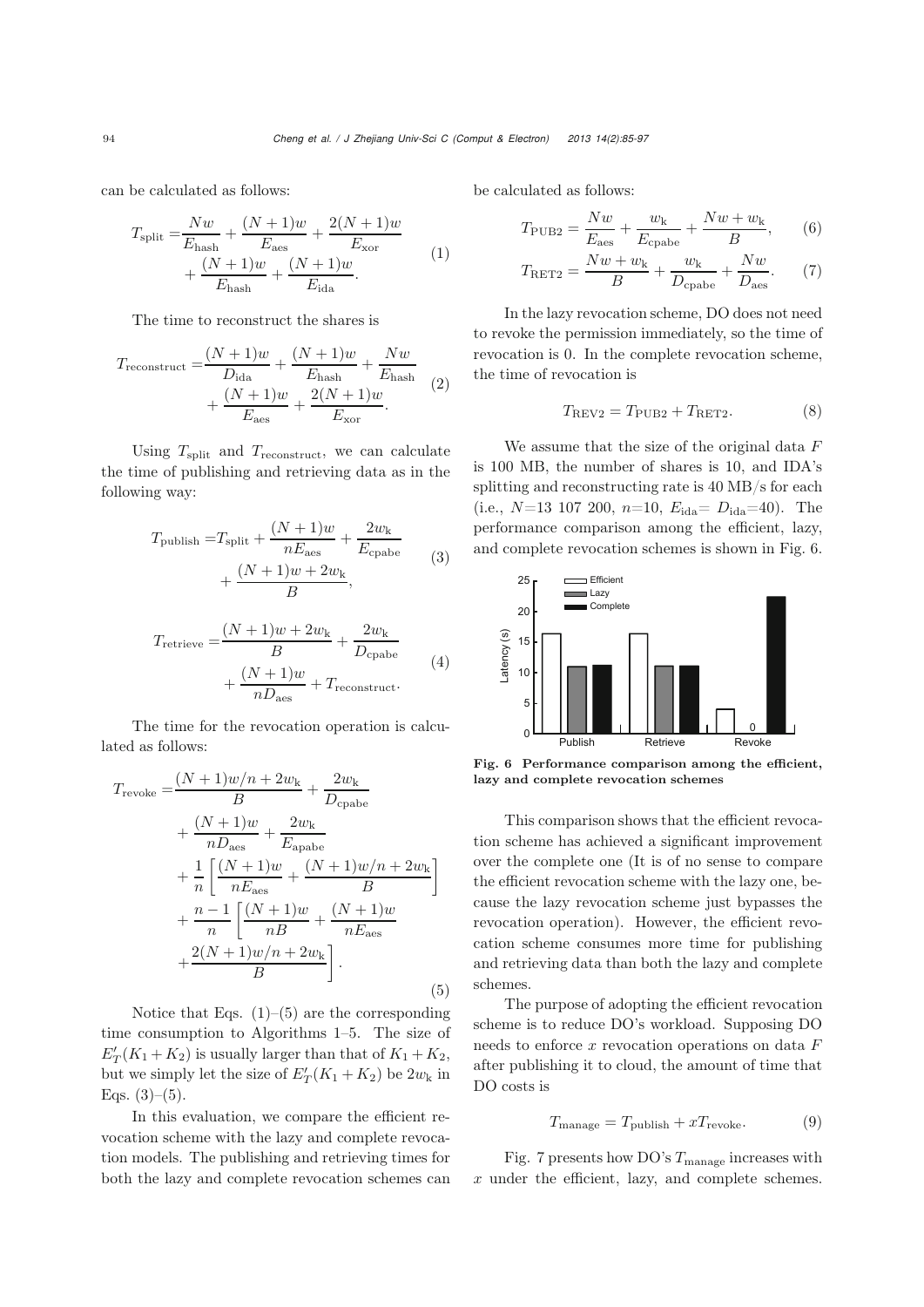This figure illustrates that the efficient revocation scheme is beneficial if and only if the revocation operations occur frequently. In other words, there is a constant threshold  $x_0$  ( $x_0$  is an integer) such that the efficient revocation scheme will perform better than the complete one if  $x \geq x_0$ . In this assumed scenario,  $x_0 = 1.$ 



Fig. 7 Amount of time consumed by DO with different *x*'s

#### 4.2 Measured performance

We measure the experimental performance of the efficient revocation scheme in a CP-ABE based cryptographic access control prototype. This prototype is a C++ program running in Linux platform. To implement the cryptographic components, we have brought in some existing works in the prototype. For example, we use OpenSSL (2012)'s Crypto library to implement the AES-192 and SHA256 algorithms, employ the CP-ABE toolkit (Bethencourt *et al.*, 2012) to implement the CP-ABE scheme, and modify the Jerasure library's routines (Plank *et al.*, 2008) to implement the IDA component.

The prototype is composed of two programs: the manager and the client. DO runs the manager for publishing data and revoking access policies, and DU runs the client for retrieving the authorized data. The CP-ABE based cryptographic access control is also enforced in the manager's program. Both the manager and client programs are implemented in single threads for measuring our scheme's absolute time consumption. These programs are run on Ubuntu desktop version 10.04 with the kernel version 2.6.32. We use a local Hadoop Distributed File System (HDFS) (Hadoop, 2012) as the storage servers in our system. The version of Hadoop is 0.23.1. The servers' platform is Ununtu server version 10.04.

Each manager or client machine has a 4-core Intel<sup>®</sup> Core<sup>TM</sup> Q6600 processor running at 2.40 GHz with 8 MB cache and 2 GB RAM. The storage server consists of three workstations, each having a 4-core Intel<sup>(B)</sup> Xeon<sup>(B)</sup> E5506 processor at 2.13 GHz with 4 MB cache and 4 GB ECC RAM, and there are two 1-TB Seagate SATA drives for storage. Each experimental machine has a 1000-Mbps network interface card, and is connected by a 100-Mbps Ethernet switch.

We first evaluate the storage overhead of our scheme. Since the sync encryption and dispersal algorithm will not increase data size, we need only to consider the additional storage for storing encrypting keys. The size of the symmetric key  $(e.g., k)$  is 192 bits. Each file is attached with a CP-ABE ciphertext  $E_T'(k)$ , and the size of the ciphertext increases with the size of  $T$ . For a typical access tree with hundreds of nodes, the size of the ciphertext is about tens of KB. Compared to the data size (MB), the storage overhead can be ignored.

We measure the performance of publishing data, retrieving data, and revoking permission under different revocation schemes (including the efficient, lazy, and complete revocation schemes). The size of the data changes from 25 to 800 MB. The size of shares is a constant equal to 5 MB; as a result, the number of shares changes with N. The measured results are presented in Fig. 8. The measured results of data publishing and retrieving operations show that the latency of the efficient revocation scheme is about 1.8 times that of the lazy and complete ones. The revoking latency of the efficient revocation scheme is steadily about 2 s, which is much less than that of the complete scheme.

We also measure the revoking latency of different revocation operations of a fixed-size file by varying the number of shares. The size of the file is 1 GB, and the number of shares changes from 10 to 200. The measured results are shown in Fig. 9, where the revoking latency of the complete revocation scheme is also presented for comparison. These results show that DO can reduce the revoking latency of the efficient revocation scheme by increasing the number of shares.

The threshold  $x_0$  in all the above test cases is 1, which means the efficient revocation scheme will achieve a better performance than does the complete scheme when a revocation occurs. If  $x_0$  is a real number, we can calculate the average value, which is 0.462. Therefore, DO will benefit from the efficient revocation scheme if the probability of performing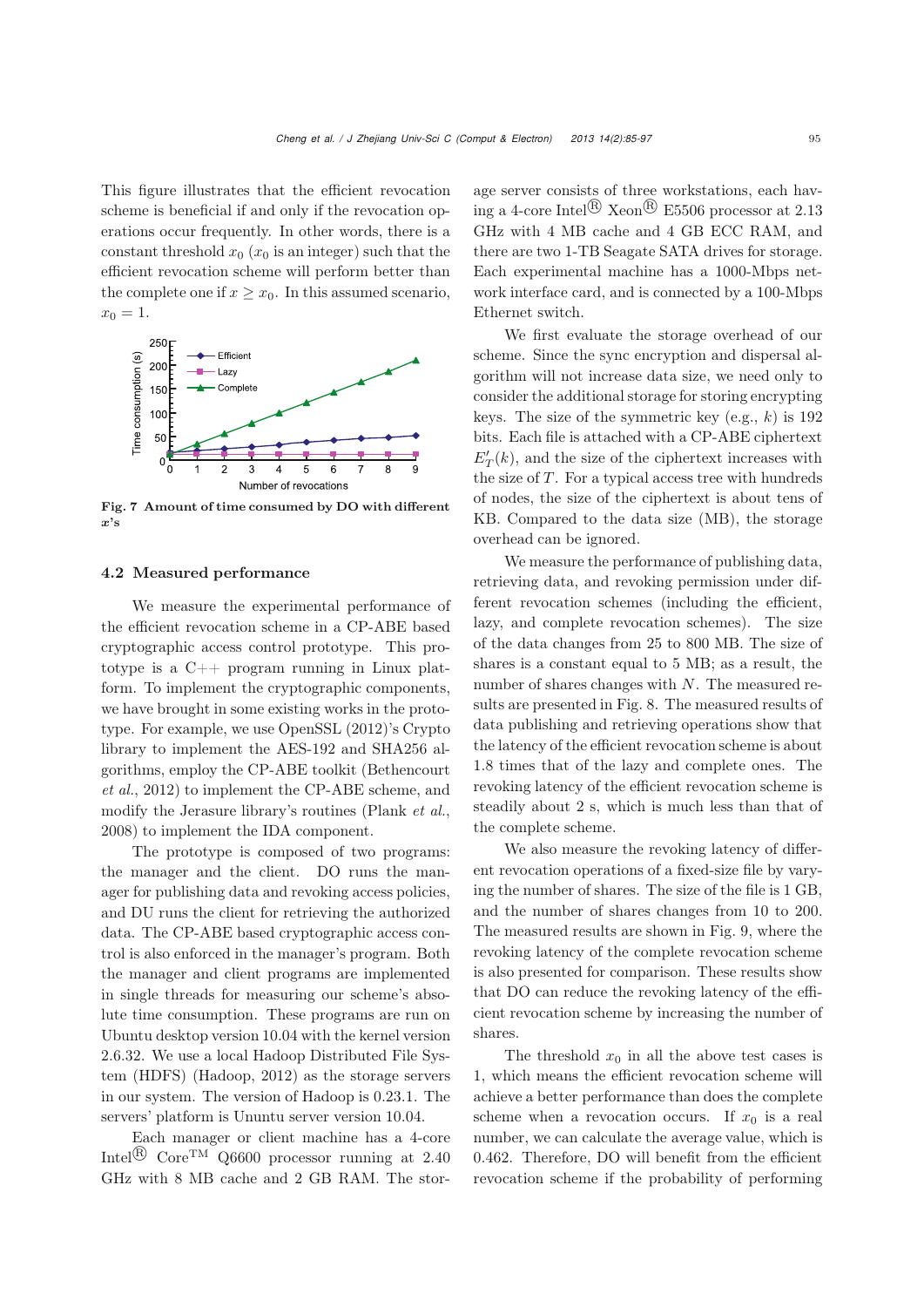

Fig. 8 Measured performances of data publishing (a), retrieving (b), and permission revoking (c)



Fig. 9 Revoking latency of the efficient revocation scheme under different numbers of shares

revocations is more than 46.2%. Generally speaking, different cryptographic cloud storages have different thresholds, and DO needs to measure such a threshold before making the decision to adopt the efficient revocation scheme.

#### 5 Conclusions

We presented the first revocation scheme which is efficient, secure, and unassisted. The scheme can promote the usage of cryptographic cloud storage by reducing DO's workload. We described how to apply the efficient scheme to a CP-ABE based cryptographic access control system, and evaluated its security and performance. The evaluated results show that the efficient revocation scheme is computationally secure, and its revoking performance is better than that of the complete scheme if the revocation occurs frequently. Measured performance shows that DO will benefit from the efficient revocation scheme if the average number of revocations is greater than 0.462. In summary, the efficient revocation scheme provides an optimal tradeoff in terms of security and efficiency.

## Acknowledgements

We express our thanks to Wang-yi HAN who give advice on the writing of the manuscript.

#### References

- Amazon, 2012. Amazon Simple Storage Service. Available from http://aws.amazon.com/s3/ [Accessed on June 11, 2012].
- Backes, M., Cachin, C., Oprea, A., 2005. Lazy Revocation in Cryptographic File Systems. Proc. 3rd IEEE Int. Security in Storage Workshop, p.1-11. [doi:10.1109/ SISW.2005.7]
- Bethencourt, J., Sahai, A., Waters, B., 2007. Ciphertext-Policy Attribute-Based Encryption. IEEE Symp. on Security and Privacy, p.321-334. [doi:10.1109/SP.2007. 11]
- Bethencourt, J., Sahai, A., Waters, B., 2012. Ciphertext-Policy Attribute-Based Encryption. Available from http://acsc.cs.utexas.edu/cpabe/ [Accessed on June 10, 2012].
- Blanchet, B., Chaudhuri, A., 2008. Automated Formal Analysis of a Protocol for Secure File Sharing on Untrusted Storage. IEEE Symp. on Security and Privacy, p.417- 431. [doi:10.1109/SP.2008.12]
- Blaze, M., Bleumer, G., Strauss, M., 1998. Divertible protocols and atomic proxy cryptography. *LNCS*, 1403:127- 144. [doi:10.1007/BFb0054122]
- Boneh, D., Gentry, C., Waters, B., 2005. Collusion resistant broadcast encryption with short ciphertexts and private keys. *LNCS*, 3621:258-275. [doi:10.1007/11535218\_16]
- di Vimercati, S.D.C., Foresti, S., Jajodia, S., Paraboschi, S., Samarati, P., 2007. Over-Encryption: Management of Access Control Evolution on Outsourced Data. Proc. 33rd Int. Conf. on Very Large Data Bases, p.123-134.
- Foresti, S., 2010. Preserving Privacy in Data Outsourcing. Springer. [doi:10.1007/978-1-4419-7659-8]
- Geambasu, R., Kohno, T., Levy, A., Levy, H.M., 2009. Vanish: Increasing Data Privacy with Self-Destructing Data. Proc. 18th USENIX Security Symp., p.299-333.
- Goyal, V., Pandey, O., Sahai, A., Waters, B., 2006. Attribute-Based Encryption for Fine-Grained Access Control of Encrypted Data. Proc. 13th ACM Conf. on Computer and Communications Security, p.89-98. [doi:10.1145/1180405.1180418]